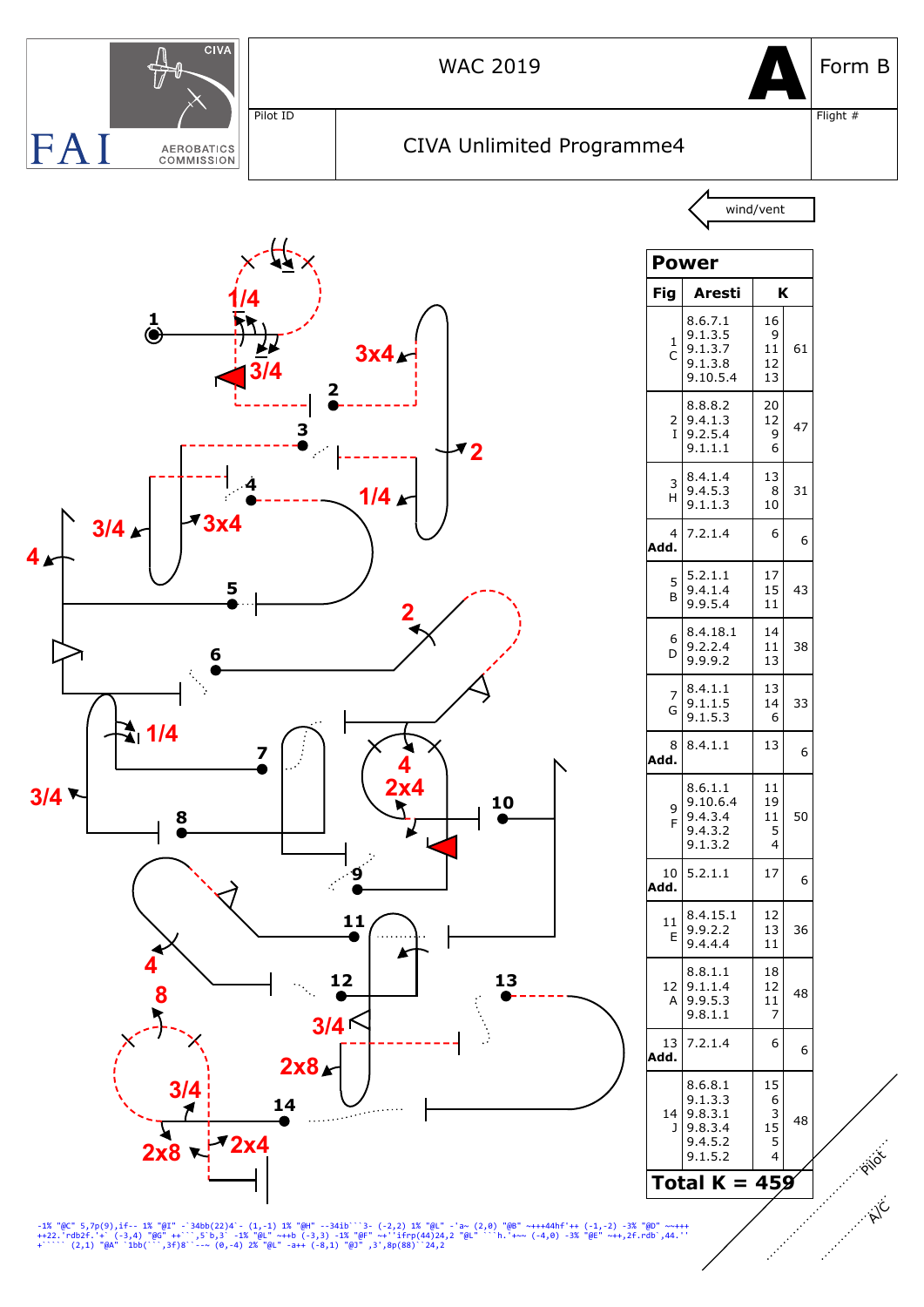

## WAC 2019  $\Box$  Form B

Flight #

D<br>D

## CIVA Unlimited Programme4

wind/vent

<sup>48</sup>

43

48

<sub>3</sub>

50

<sub>38</sub>

 $\overline{4}$ 

6

36

33



"@J" 3,8p(,88)'',24,2'+` "@B" 44h'f'' "@A" /1bb(,3f.'),8- "@H" ```-.'34...ib```,3- (-8,0) "@L" -2p.'2...' "@F" -1% ifrp(44)24,2 (-2,0) "<br>@D" -2% ``+`22'rdb.'2f....+````@L" ``4b4..''- (2,0) "@I" -,34bb(22.'),4-```` 9% "@L"

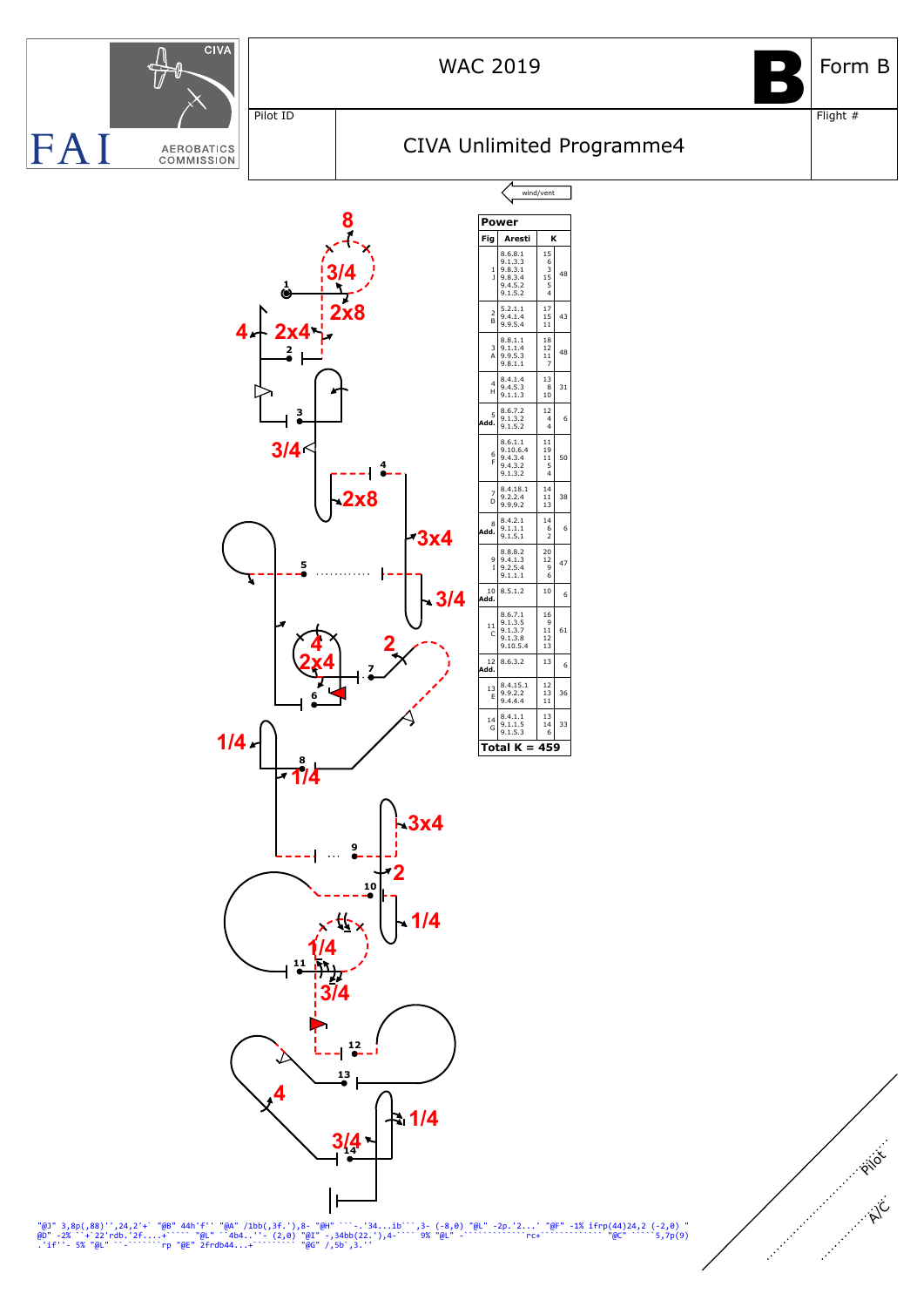

"@B" 44hf''+~ "@G" ~~,5.'b....'',3....'+ "@F" .'if''rp(,44)24,2 "@A" ++1'bb('3f.'')'8--- "@H" `-.34.'ib3'- (-9,7) "@L" -2% -`````````ia<br>c(2)+````"@J" ''3,8p(88)''24',2.'+~ "@L" ~+++,4b`,4...+~~ "@E" 2f''rdb,44.''~ "@L" ~~+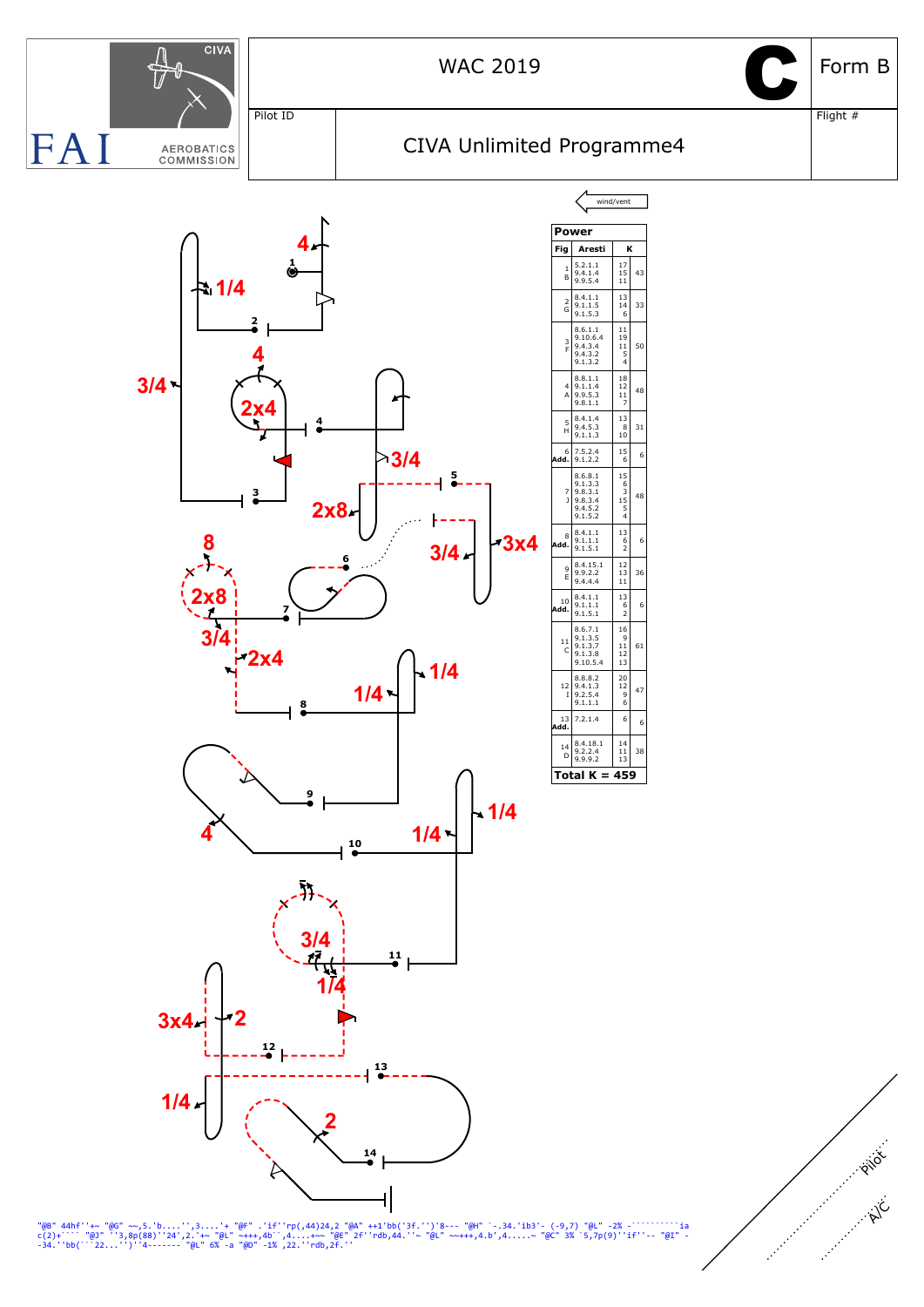

"@C" 5'',7'p(9)''if'- "@I" -34bb(22'')4- "@L" 6% -'a+``` "@A" 1bb(,3f),8-^ "@H" -34.'ib```3-``` (3,9) "@L" -````````````iac(2)+`` "@J" ` ``3,8p(88).24,2 [2,0] "@B" 44hf (-9,0) "@G" ,5b..,3...'+~ "@F" ~~'if'rp(,44)24,2~ "@L" h...' [-3,0] "@E" -2% ,2frdb44.. "@L" /~~4b4'' (- 13,0) "@D" -2% 22'rdb,2f.

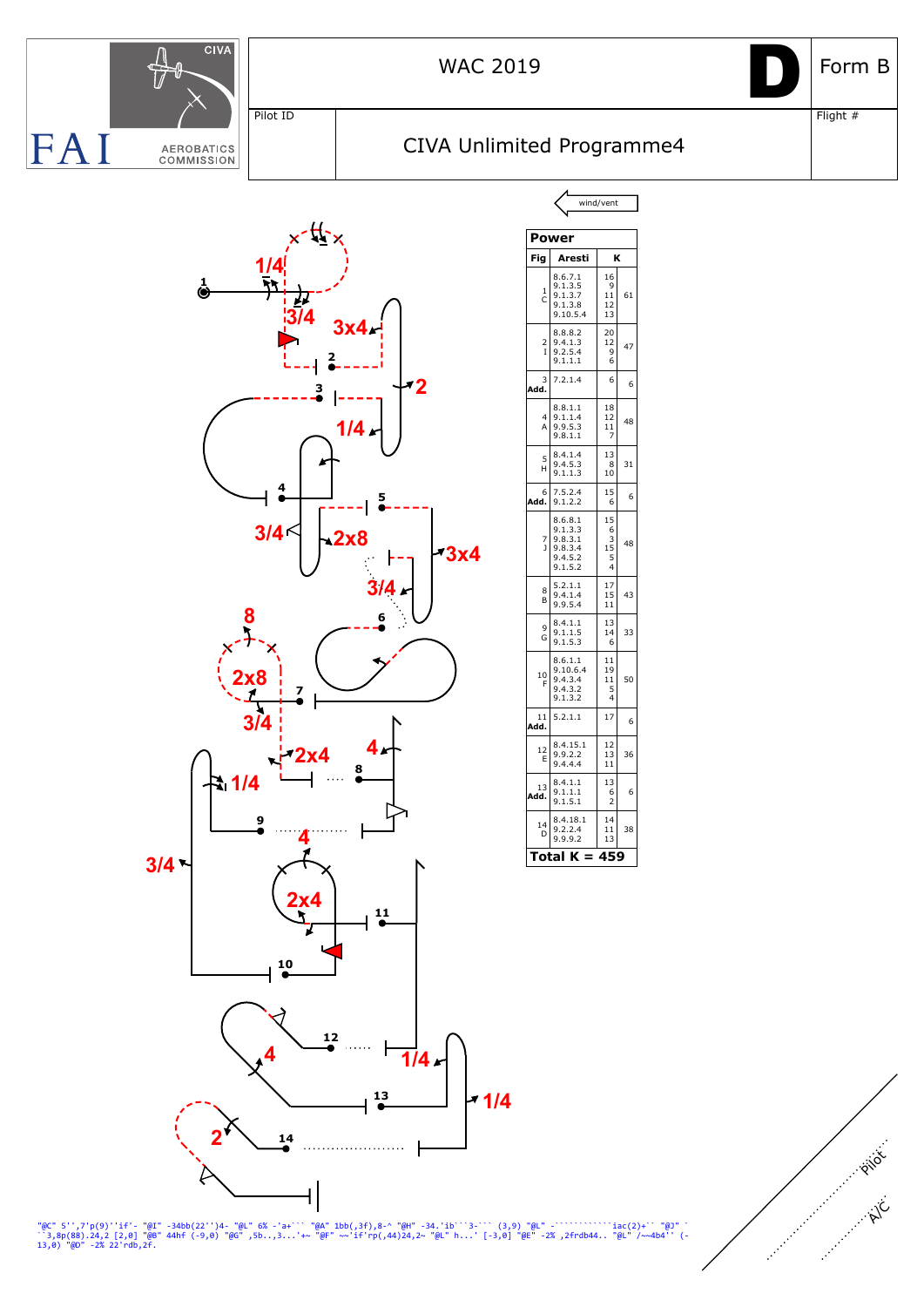

"@F" ''ifrp(44)24,2 "@L" ~.zt..' "@J" 3,8p(,88),24,2.. (-5,0) "@G" ,5b,3.. "@A" 1bb(`3f.)8-- (-2,0) "@L" -`````iac(2)+``` "@D" 22rdb2f.<br>'' "@E" 2f''rdb44.'' (3,0) "@B" ~+44hf'+++++~~ "@L" +.'2t....'' "@C" 2% `5`,7p(9)if''-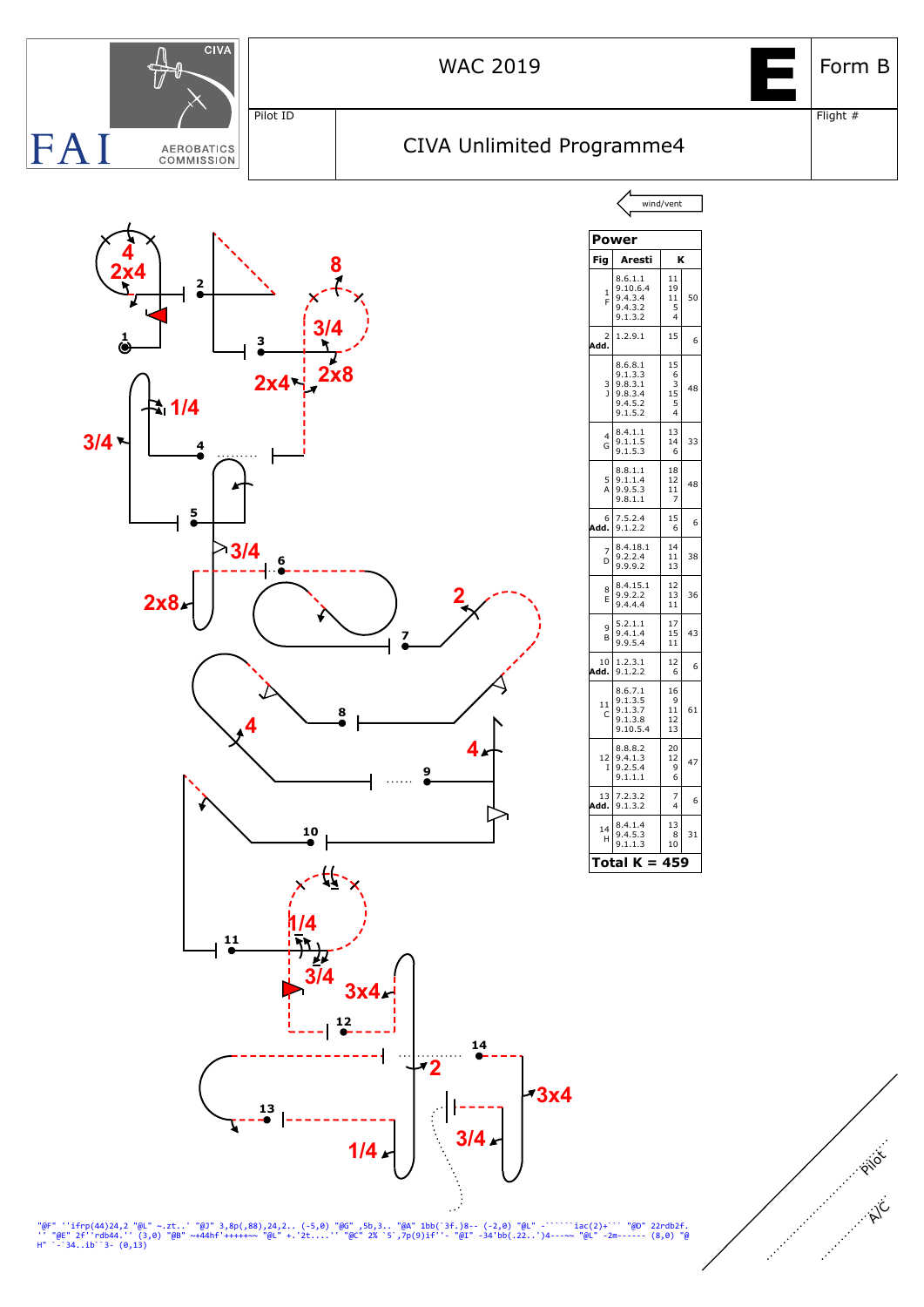

"@J" 3,8p(,88)'',24,2 "@B" 44h.''f.''+~~ "@F" ifrp(44)24,2 "@L" ```+4b..4...'+```^ "@E" 2frdb44..+```` "@G" ```+5b3...^ [-8,7] "@L" 5%<br>``2``````rp "@C" 5,7p(9).'if- "@I" -34bb(22.)4 "@L" 11% 2a+```` "@A" 1bb(,3f.),8-^ "@H"

A/C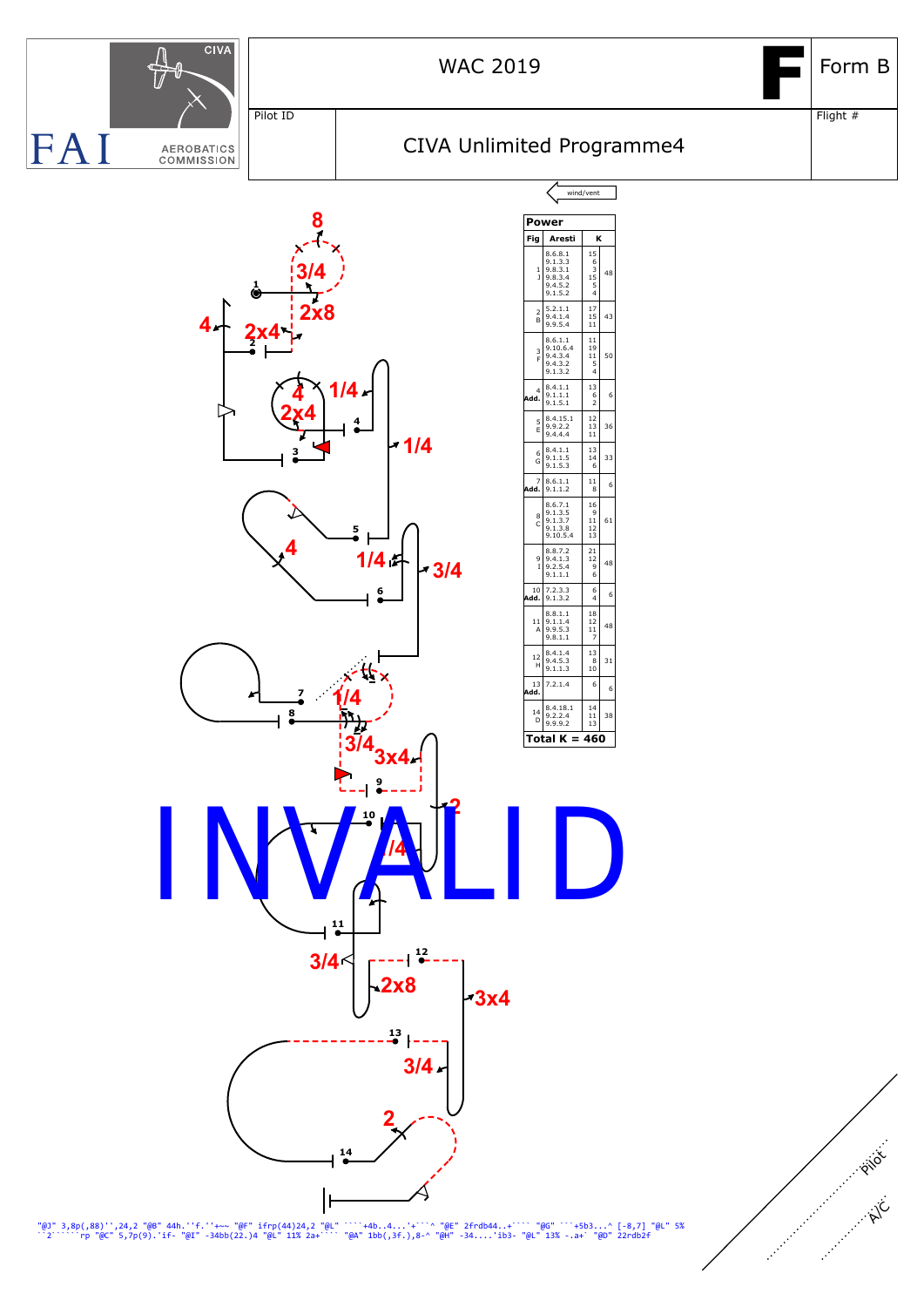

"@C" `````,5,7..p(9)if---~~ (3,0) "@L" -.'2m2 (-12,18) "@J" 3,8p(,88)24',2' "@A" ~+1bb(`,3f.'')''8- (2,0) "@H" -'34''ib``3- (-9,8) "@L"<br>-...a2-~~ (3,0) "@I" ~-`34''bb(22.)'4- (-5,0) "@L" ~--iv.... (4,0) "@F" ifrp(44)24,2 "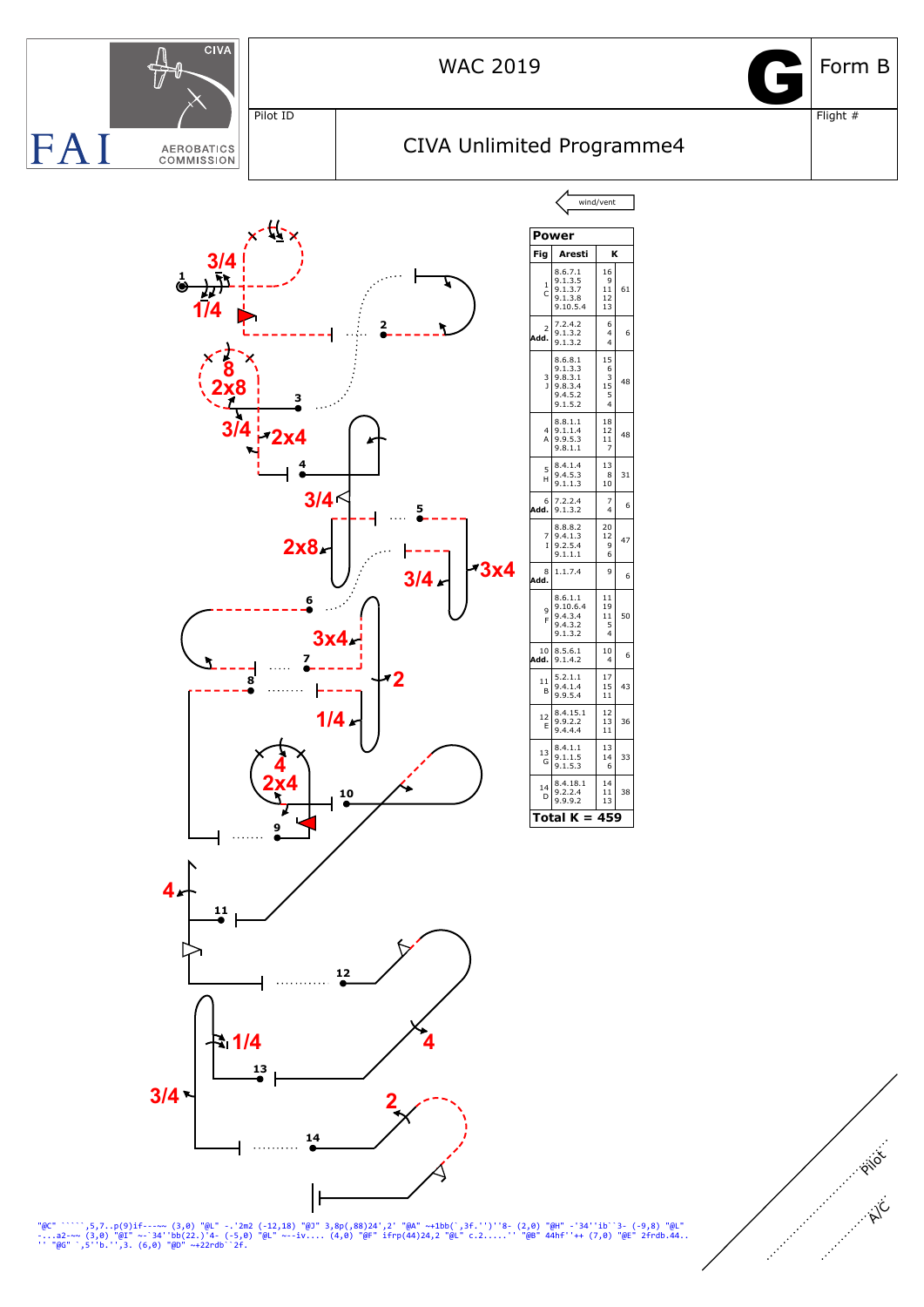

"@C" 5,7p(9)if- (8,0) "@L" -`````````\;2'' (-2,0) "@B" 44h.''f.. (2,0) "@F" ifrp(44)24,2 "@D" -2% 22''rdb..'2f....''+```` "@G" `<br>,5b.,3. "@E" -1% ~~.'2f.''rdb..''44..''+````"@L"`+`,4b..',4. "@A" ,1bB(3f.)8-~~ "@H" -.''34..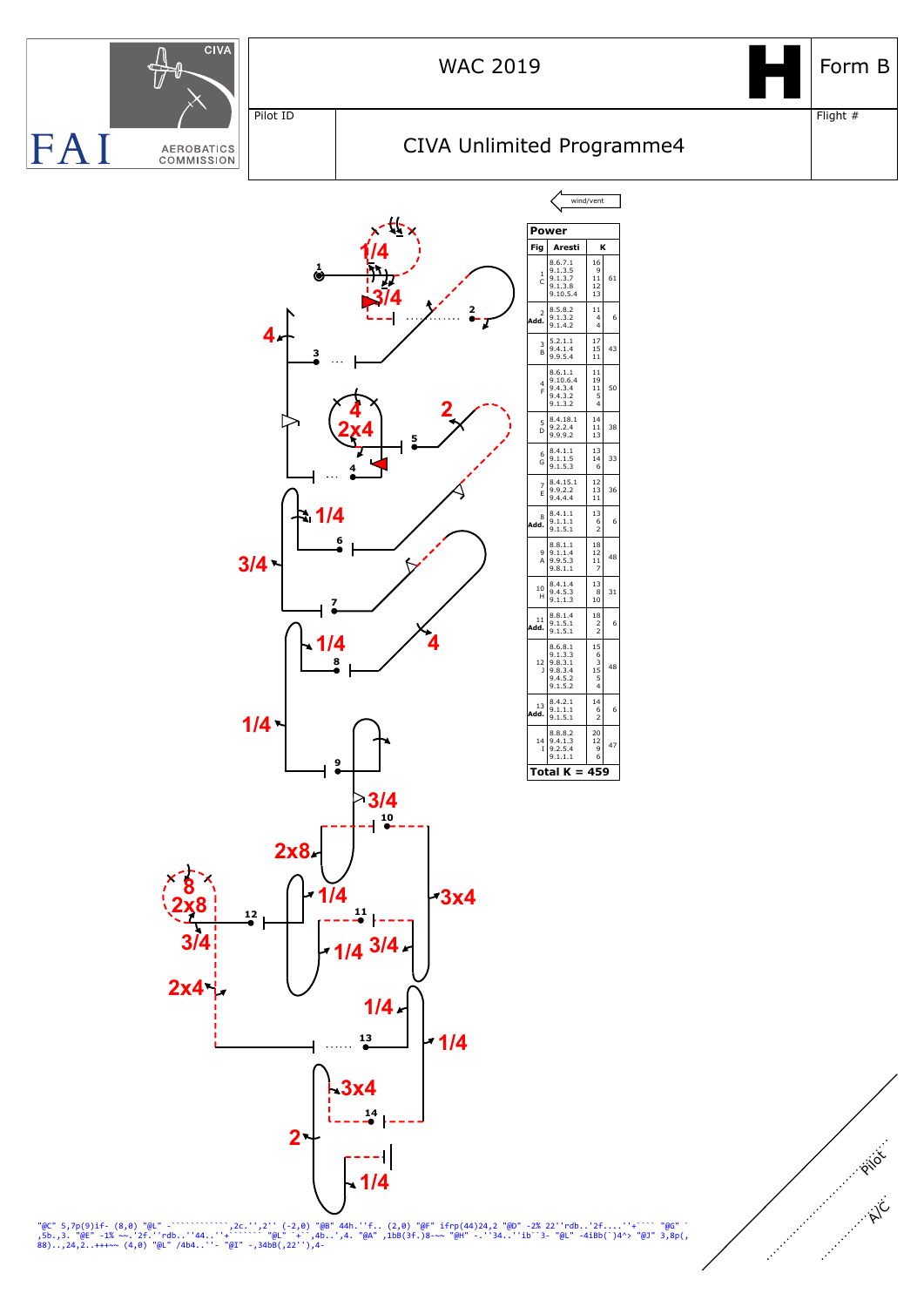

"@J" -1% ````3'',8...'p(,88)24'',2''++~~ "@B" ~'44'hf'++++ "@A" ~,1'bB(3f.)'8--~~ "@H" ``-..'34..'ib'3'-----~ "@L" 5% -.''a,2- "@I" ~-`3<br>4'bB(22.'').4- "@L" ~-iv..''+++~ "@F" ~~+++''if'rp(,44)..'24'',2+`'` "@L" `+,4'b...''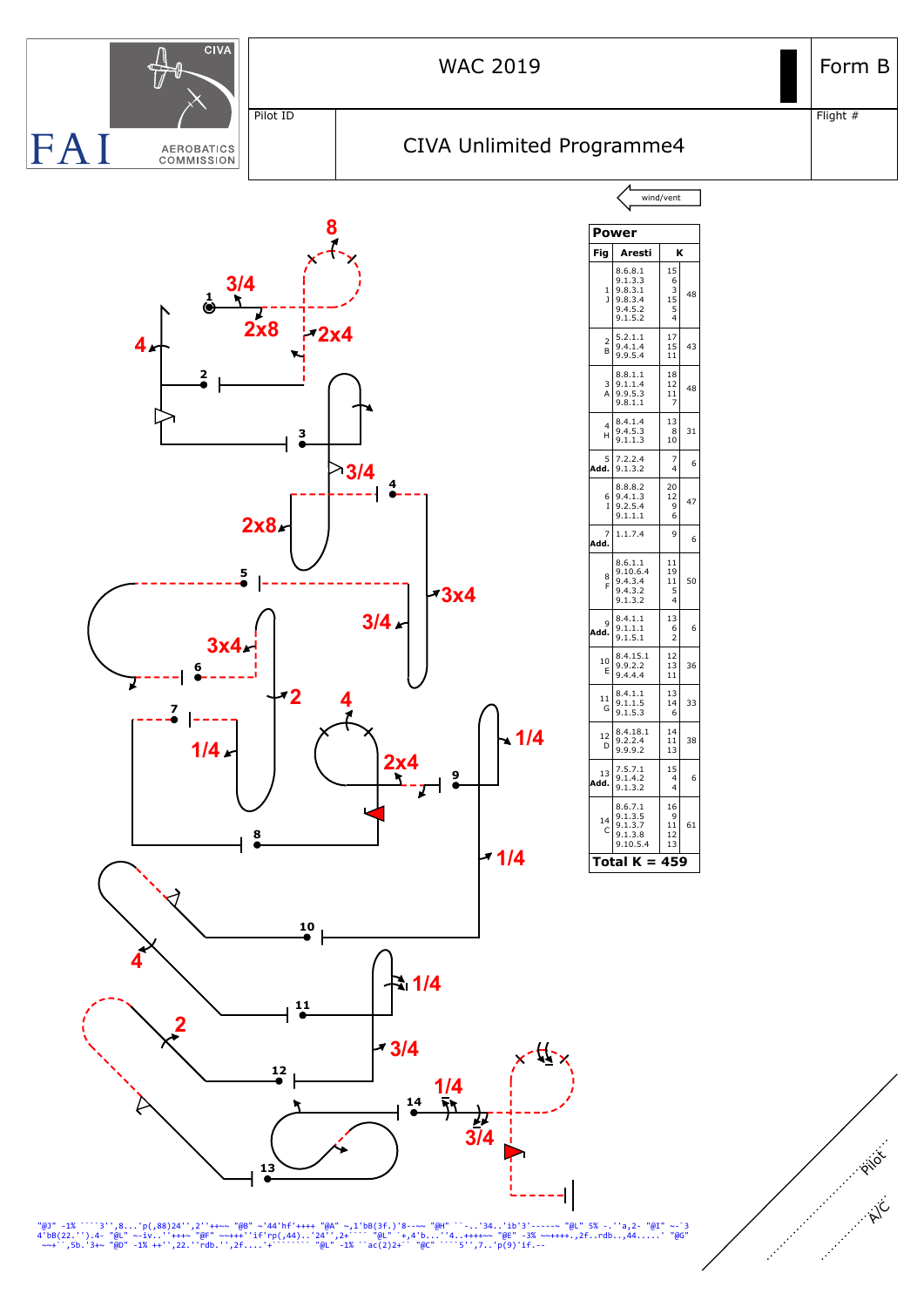

"@J" -1% ````3'',8...'p(,88)24'',2''++~~ "@B" ~'44'hf'++++ "@A" ~,1'bB(3f.)'8--~~ "@H" ``-..'34..'ib'3'-----~ "@L" 5% -.''a,2- "@I" ~-`3<br>4'bB(22.'').4- 8% -a (7,7) "@f" ~~++++'if'rp(,44)..'24'',2+``` "@L" `+,4'b...''4..+++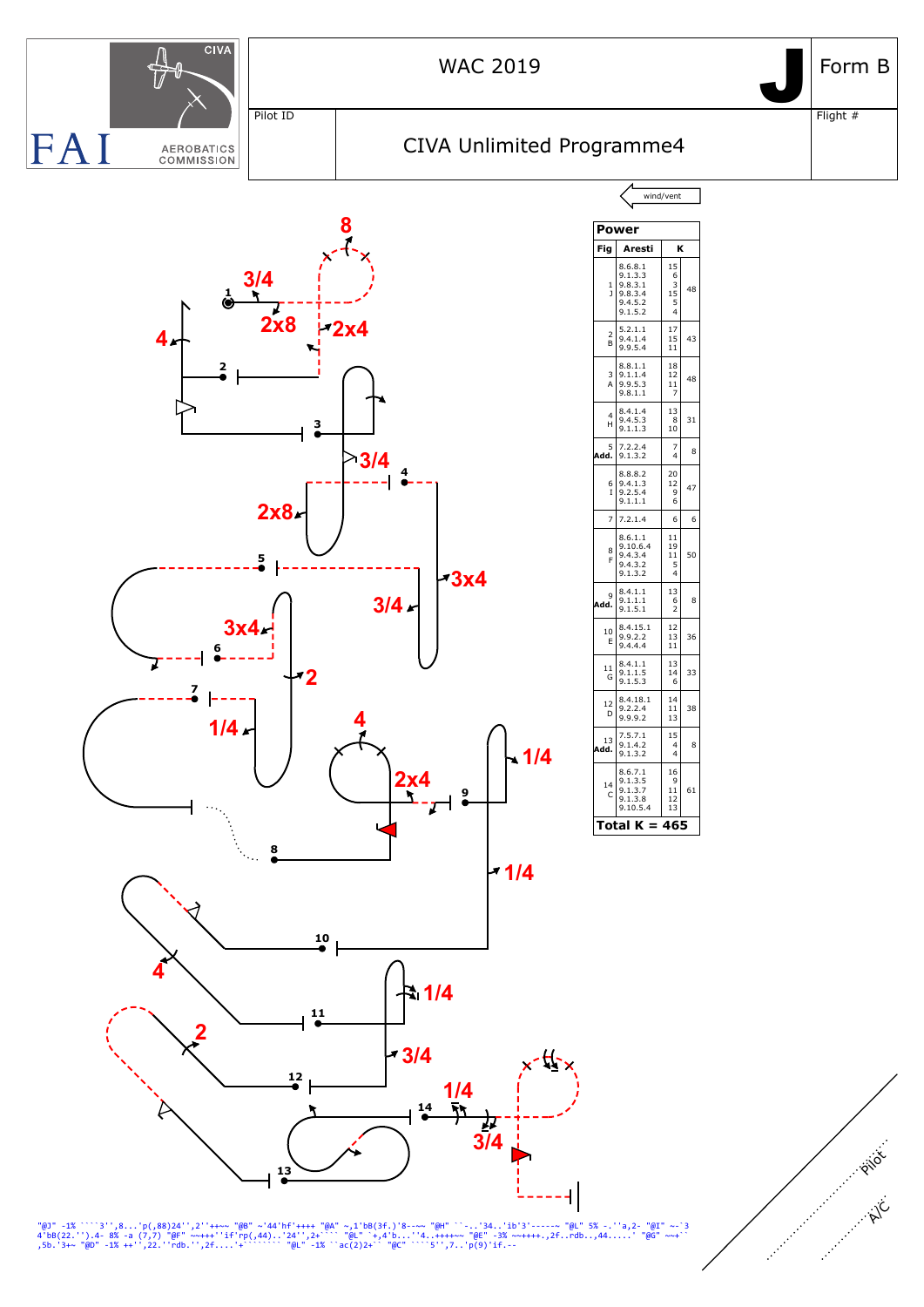

"@B" '44'h'f.~~ "@L" m2 (4,11) "@C" `5```,7p(9)if''- "@L" -rp (0,9) "@E" 2frdb''44.'' (-3,0) "@F" ifrp(44)24,2 "@D" 22rdb2f.' (-1,9) "@G<br>" ```+,5b,3 "@A" 1bb(`,3f''),"|"8-- (-2,0) "@H" -..34.ib```"|"3---~~ (2,0) "@L" -2c.'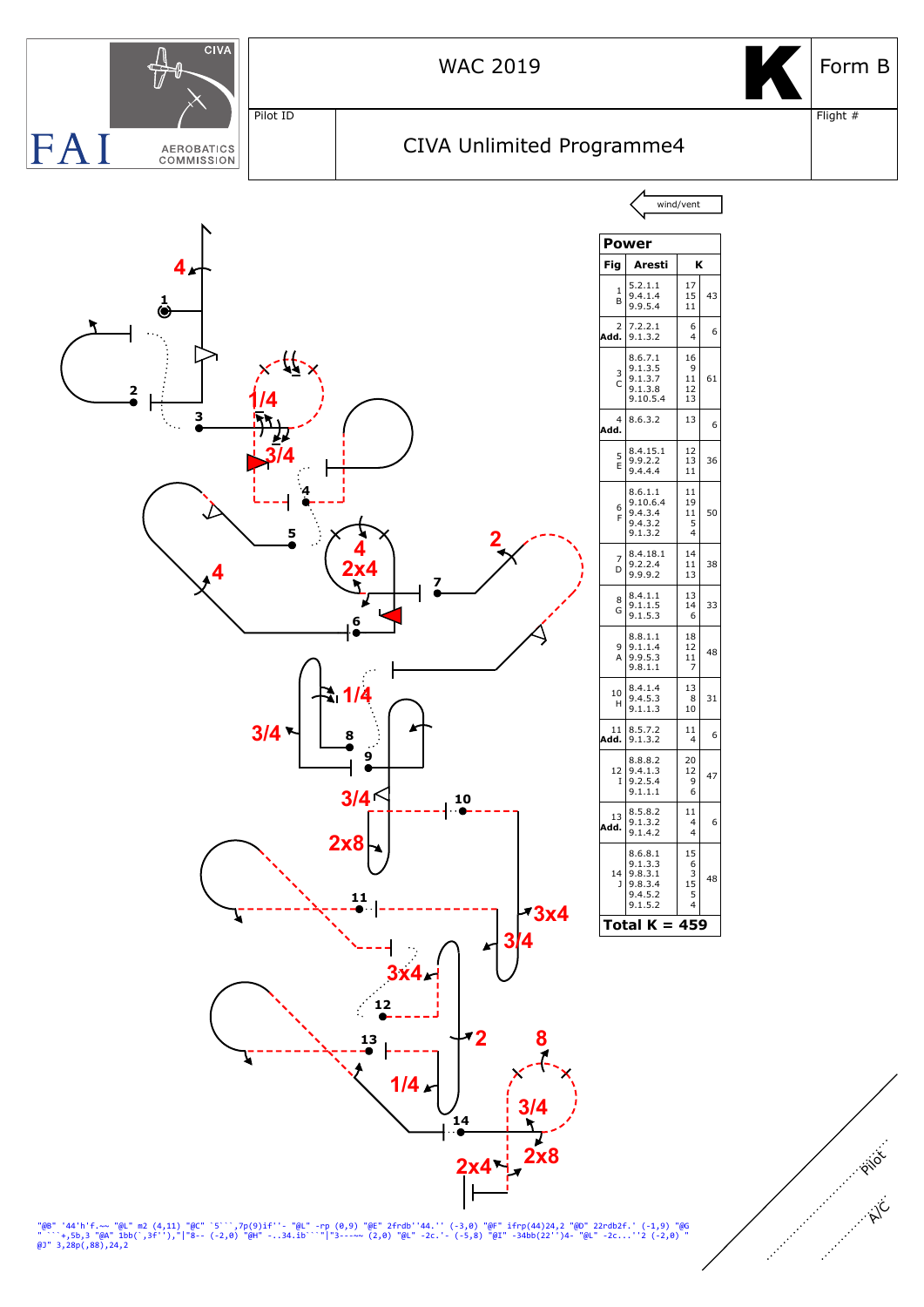

"@C" 12%```5.',7p(9)''if.'-~~ "@I" 7% --34bb('22..).'4'- "@H" 9% -----``34..''ib```3`-` "@L" -...........in(....2.....).........'+++++++<br>++~~ "@F" 14% ~~+''if'rp(,44)''24.',2+``` 10% "@L" ''zt......~~ "@G" 2> 11% ``+``,5.'